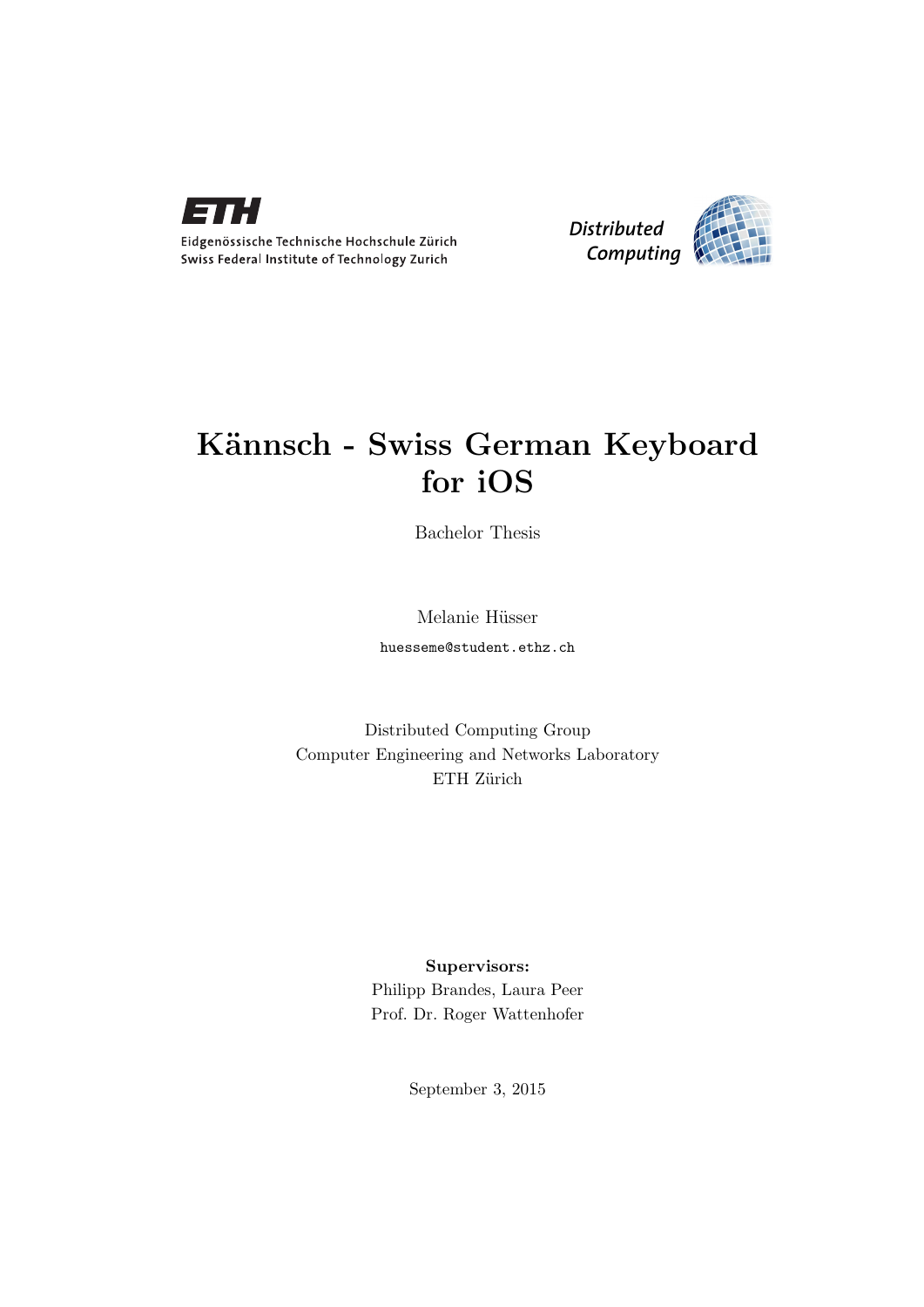## Abstract

<span id="page-1-0"></span>Many software keyboards for mobile devices these days offer various support to assist users when writing text. Algorithms for prediction and correction of typed input have been developed and tuned in speed and accuracy. Sadly, those algorithms only work for languages with clear orthography and a defined dictionary. In this thesis, we developed a keyboard application for Apple iPhone users that supports Swiss German. Similar to the already existing Android application Kännsch it is designed to work with various dialects and accesses the same resources. The application reaches reasonable performance results that can compete with similar applications.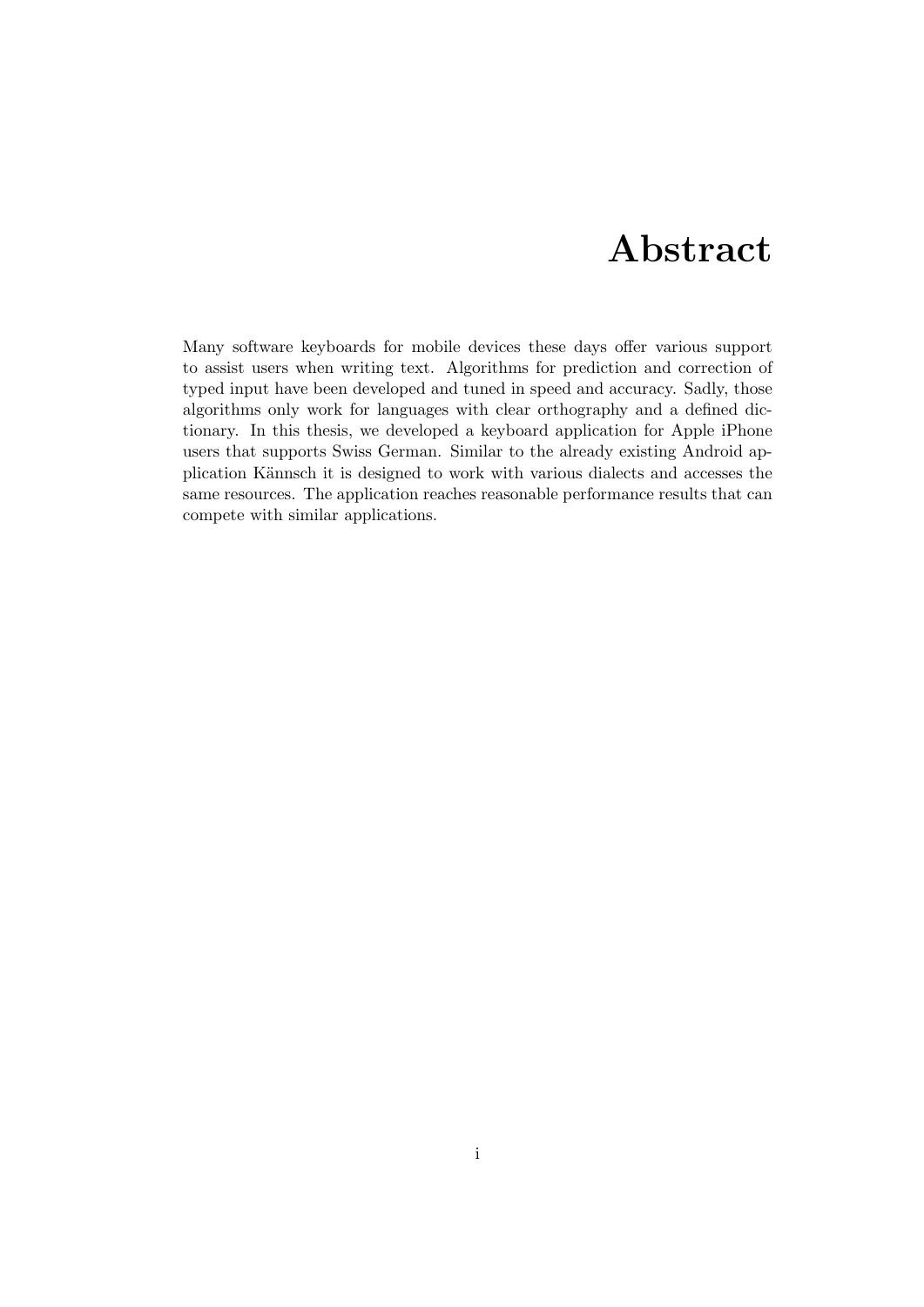# **Contents**

| Abstract |                      |         |                                             |                  |  |  |  |
|----------|----------------------|---------|---------------------------------------------|------------------|--|--|--|
| 1        | Introduction         |         |                                             |                  |  |  |  |
|          | 1.1                  |         |                                             | $\boldsymbol{2}$ |  |  |  |
|          | 1.2                  | Outline |                                             | $\overline{2}$   |  |  |  |
| $\bf{2}$ | 3<br>Design          |         |                                             |                  |  |  |  |
|          | 2.1                  |         |                                             | 3                |  |  |  |
|          |                      | 2.1.1   |                                             | 3                |  |  |  |
|          |                      | 2.1.2   |                                             | $\overline{4}$   |  |  |  |
|          | 2.2                  |         |                                             | $\overline{4}$   |  |  |  |
|          |                      | 2.2.1   |                                             | 4                |  |  |  |
|          |                      | 2.2.2   |                                             | $\overline{5}$   |  |  |  |
|          |                      | 2.2.3   | Adjusted Levenshtein Algorithm              | $\overline{5}$   |  |  |  |
|          | 2.3                  |         |                                             | 6                |  |  |  |
|          | 2.4                  |         | Trade off between Completion and Correction | 6                |  |  |  |
|          | 2.5                  |         |                                             | 8                |  |  |  |
|          |                      | 2.5.1   |                                             | 8                |  |  |  |
|          |                      | 2.5.2   |                                             | 9                |  |  |  |
|          |                      | 2.5.3   |                                             | 10               |  |  |  |
| $\bf{3}$ | Implementation<br>11 |         |                                             |                  |  |  |  |
|          | 3.1                  |         |                                             | 11               |  |  |  |
|          | 3.2                  |         |                                             | 11               |  |  |  |
|          | 3.3                  |         |                                             | 11               |  |  |  |
|          |                      | 3.3.1   |                                             | $12\,$           |  |  |  |
|          |                      | 3.3.2   | Kännsch Server                              | 12               |  |  |  |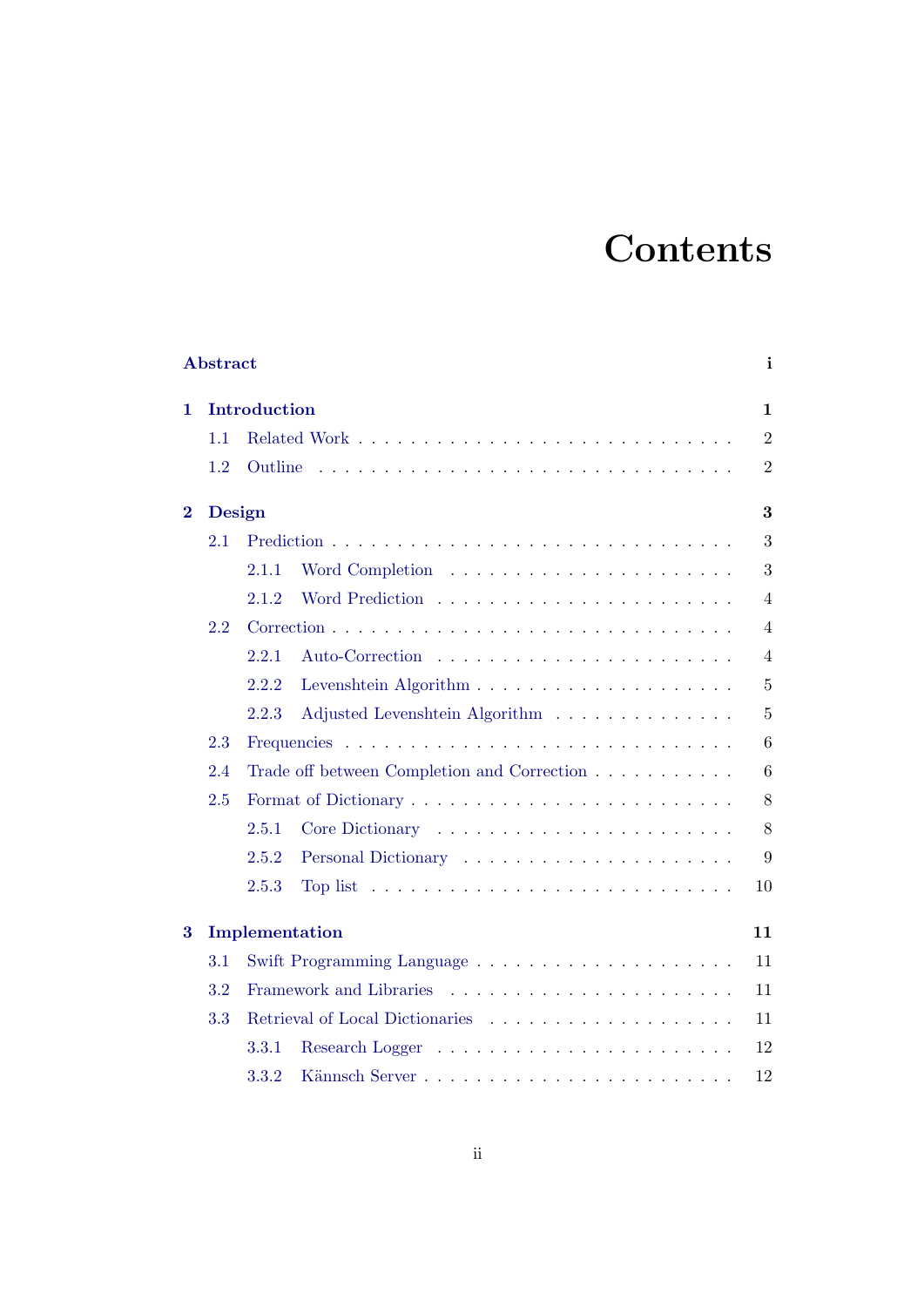| <b>CONTENTS</b> | .<br>111 |
|-----------------|----------|
|-----------------|----------|

| $\overline{4}$ | Results                  |  |      |  |  |  |  |
|----------------|--------------------------|--|------|--|--|--|--|
|                |                          |  | - 13 |  |  |  |  |
|                |                          |  |      |  |  |  |  |
|                | 43                       |  | -16  |  |  |  |  |
|                | 5 Conclusion and Outlook |  |      |  |  |  |  |
|                | <b>Bibliography</b>      |  |      |  |  |  |  |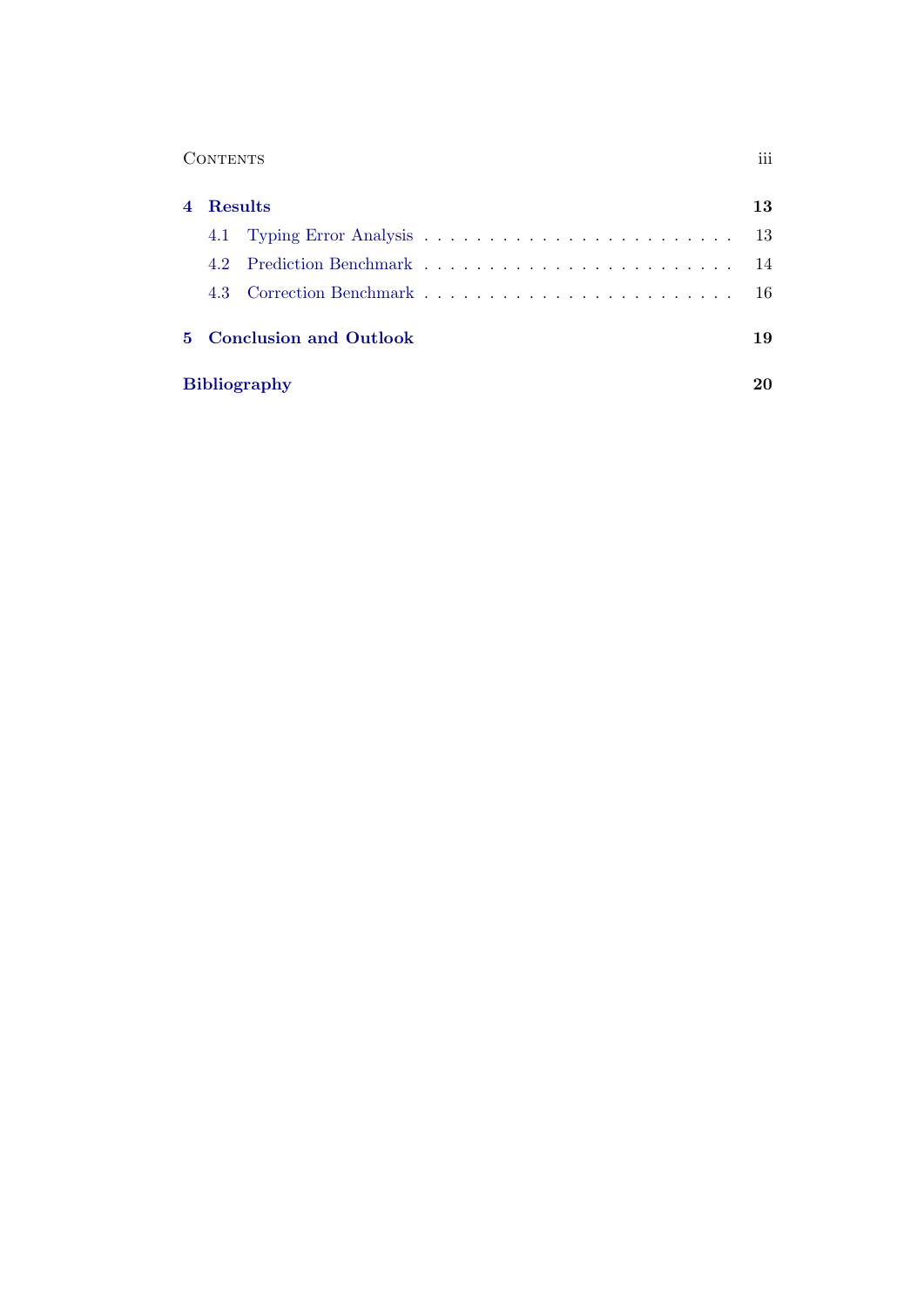# CHAPTER<sub>1</sub> Introduction

<span id="page-4-0"></span>Swiss German is not a full language by regular standards. For example, there is only one form of past tense. It is only used for talking but there is no clear orthography and no complete dictionary. In fact, every region developed its very own version of Swiss German. These dialects are very diverse such that they can be differentiated based on the choice of words only. Official documents and letters are commonly written in standard German.

Nowadays, with the huge popularity of mobile devices, most communication over distance takes place by SMS and chat applications. These ways of communication feel much more direct than letters and e-mails and more similar to talking face-to-face so people started to write those in Swiss German. Typing on a mobile device can be quite cumbersome and typing errors occur frequently. Software keyboards are designed to overcome this problem. Prediction algorithms reduce the amount of keystrokes which is needed to write a word while auto-correction counteracts the mistakes made by the user. But these algorithms highly depend on a well-defined and complete dictionary. Such a dictionary does not exist for Swiss German. Therefore Swiss German natives cannot benefit from these advantages because those algorithms need a collection of words to operate on.

A first attempt to improve the situation was made with Kännsch [\[1\]](#page-23-1), an application for Android [\[2\]](#page-23-2). It is a software keyboard design for individual language. The application comes with a preinstalled list of common Swiss German words. Kännsch got further improved [\[3\]](#page-23-3). The data that was collected by the application got analyzed and was used to create region specific dictionaries. These dictionaries are then sent back to each user based on their writing style.

In this thesis, we will develop a similar application for Apple iPhone [\[4\]](#page-23-4) users. Since the original keyboard [\[5\]](#page-23-5) is closed source and inaccessible, a new keyboard must be designed from scratch. The main parts of the thesis are the design and implementation of prediction and correction algorithms and corresponding data structures. The application is tuned to adapt to the user's writing style. Furthermore, it will send the same data as the Android counterpart to benefit from the local dictionaries as well.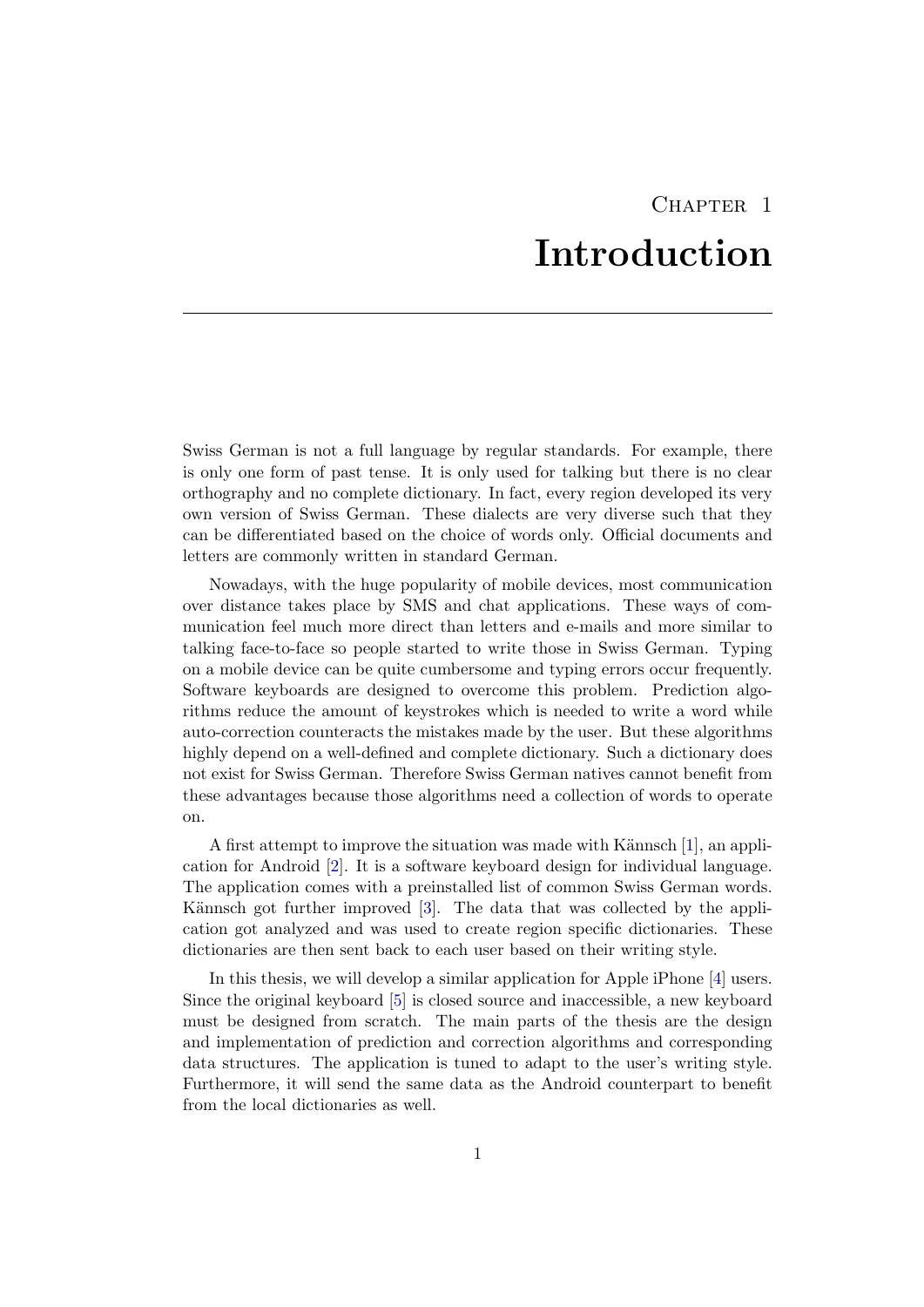#### 1. INTRODUCTION 2

## <span id="page-5-0"></span>1.1 Related Work

This thesis will transfer the work of Kännsch - a Swiss German Keyboard for Android [\[1\]](#page-23-1) to iOS [\[6\]](#page-23-6), the operating system for Apple iPhone [\[4\]](#page-23-4). Kännsch is a software keyboard designed to improve writing in Swiss German. The application is based on Google's Android Open Source Project LatinIME [\[7\]](#page-23-7). LatinIME contains a large amount of standard dictionaries in different languages which are referred to as Google dictionaries in this thesis. The German dictionary is used as a basis for our word collection.

Kännsch - Improving Swiss German Keyboard [\[3\]](#page-23-3) added more features to Kännsch. Logs created by users of the application are used to create region based dictionaries. Our application will use the same web server to fill the word collection with words adjusted to the user's dialect.

There already exist a couple of different keyboards for iOS. One of our goals is to give the user the same experience that he is accustomed to while using Apple's standard keyboard *QuickType* [\[5\]](#page-23-5). Other notable keyboards are *Swype* [\[8\]](#page-23-8) and  $SwiftKey$  [\[9\]](#page-23-9). Both keyboards are capable of filling the dictionary with words based on the user's SMS history as well as learning new words. In addition, they offer the possibility to use swipe gestures as alternative input: Instead of typing every key individually, the user may sweep over the intended keys in one stroke. Tasty Imitation [\[10\]](#page-23-10) is an plain open source keyboard. It offers nothing but a close resemblance to the standard keyboard. We will use it as a template for our project.

The Levenshtein distance [\[11\]](#page-23-11) is an algorithm that compares the similarity between two words. In Section [2.2.2](#page-8-0) we will use it to calculate the likelihood of dictionary words if the user misspelled the input. An open source implementation [\[12\]](#page-23-12) of the algorithm will serve as a basis for us.

 $ZipArchive$  [\[13\]](#page-23-13) is a library to compress and decompress files on iOS. We will use it in Section [3.3.1](#page-15-0) to compress the log files before sending them to the web server. An implementation for JSON in Java [\[14\]](#page-23-14) is used to parse the dictionary and log files for testing.

## <span id="page-5-1"></span>1.2 Outline

In Chapter [2,](#page-6-0) we discuss the features that a keyboard application should offer and which algorithms and data structures were chosen to accomplish them. Chapter [3](#page-14-0) gives an overview over implementation details and used tools. In Chapter [4,](#page-16-0) we set up test benchmarks to measure our algorithms in accuracy performance and calculation speed. Chapter [5](#page-22-0) summarizes the state of the application and gives an outlook on future improvements.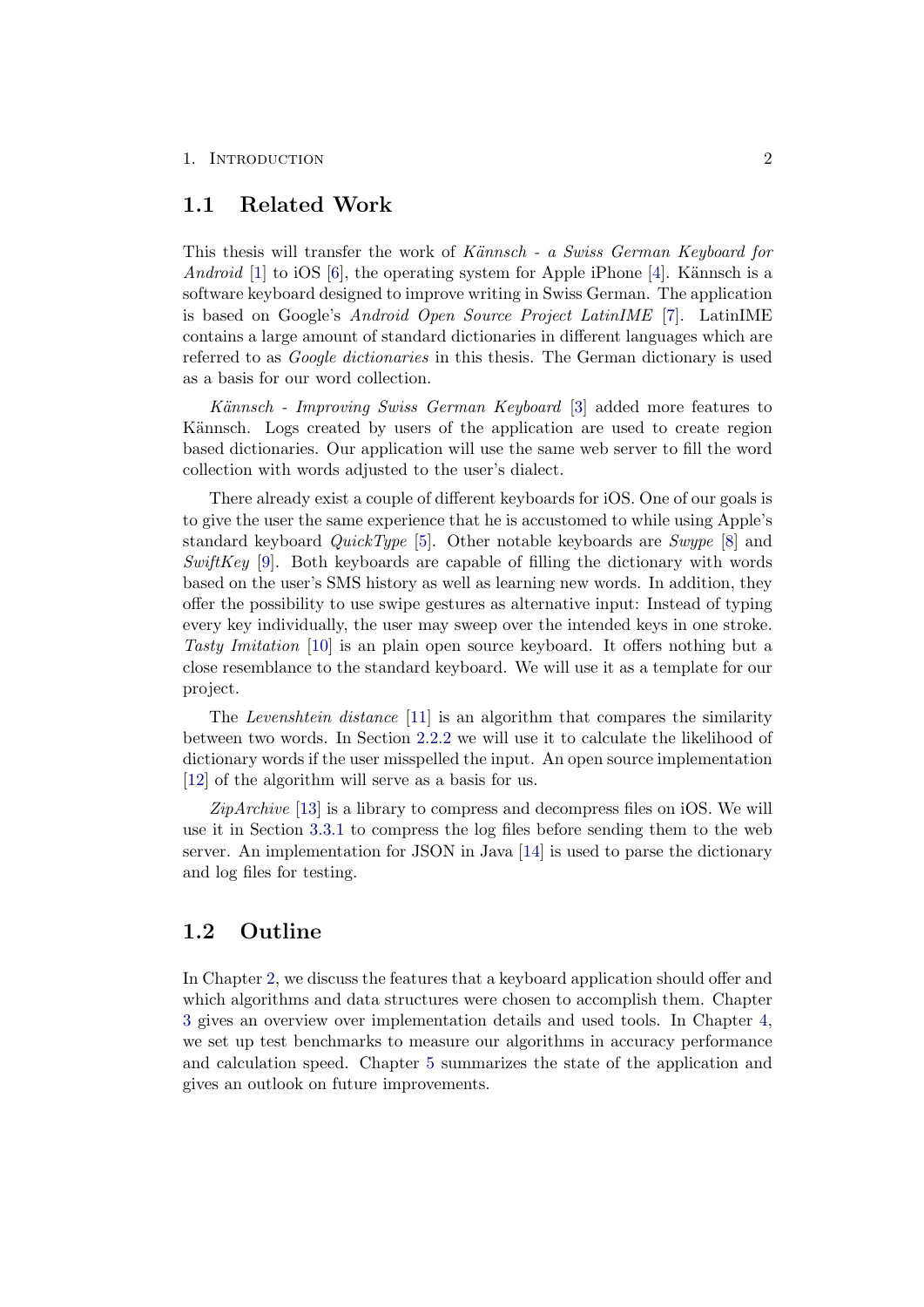# CHAPTER<sub>2</sub> Design

<span id="page-6-0"></span>This chapter discusses every feature a keyboard should offer and which algorithm was chosen to fulfill a particular purpose. The parameters used in the implementation are determined with test benchmarks to tune the performance as shown in Chapter [4.](#page-16-0) We can assume that we already have a dictionary and know the frequency of every word.

## <span id="page-6-1"></span>2.1 Prediction

Word prediction is one of the two major features a mobile keyboard should offer. Its purpose is to reduce the number of keystrokes a user must type. We differentiate between two sub areas: Word prediction is the process of suggesting words that are often used together based on the current context while word completion only tries to figure out how the word that the user started to write will end.

#### <span id="page-6-2"></span>2.1.1 Word Completion

Word completion is the process of suggesting the intended ending of a user input. Every word in the dictionary is sorted by its frequency and the most probable ones will be suggested by the application. The algorithm is designed to be case and umlaut insensitive since most people do not want to take the detour. Therefore the input and the dictionary word are adjusted into a comparable version by omitting umlauts and change all to capital letters. As an example, consider a dictionary that contains the words "ich", "hallo" and "Haus" with decreasing frequency. If the user types the letter "h", word completion will suggest the word "hallo" even though the word "ich" has higher frequency because the prefix does match the input.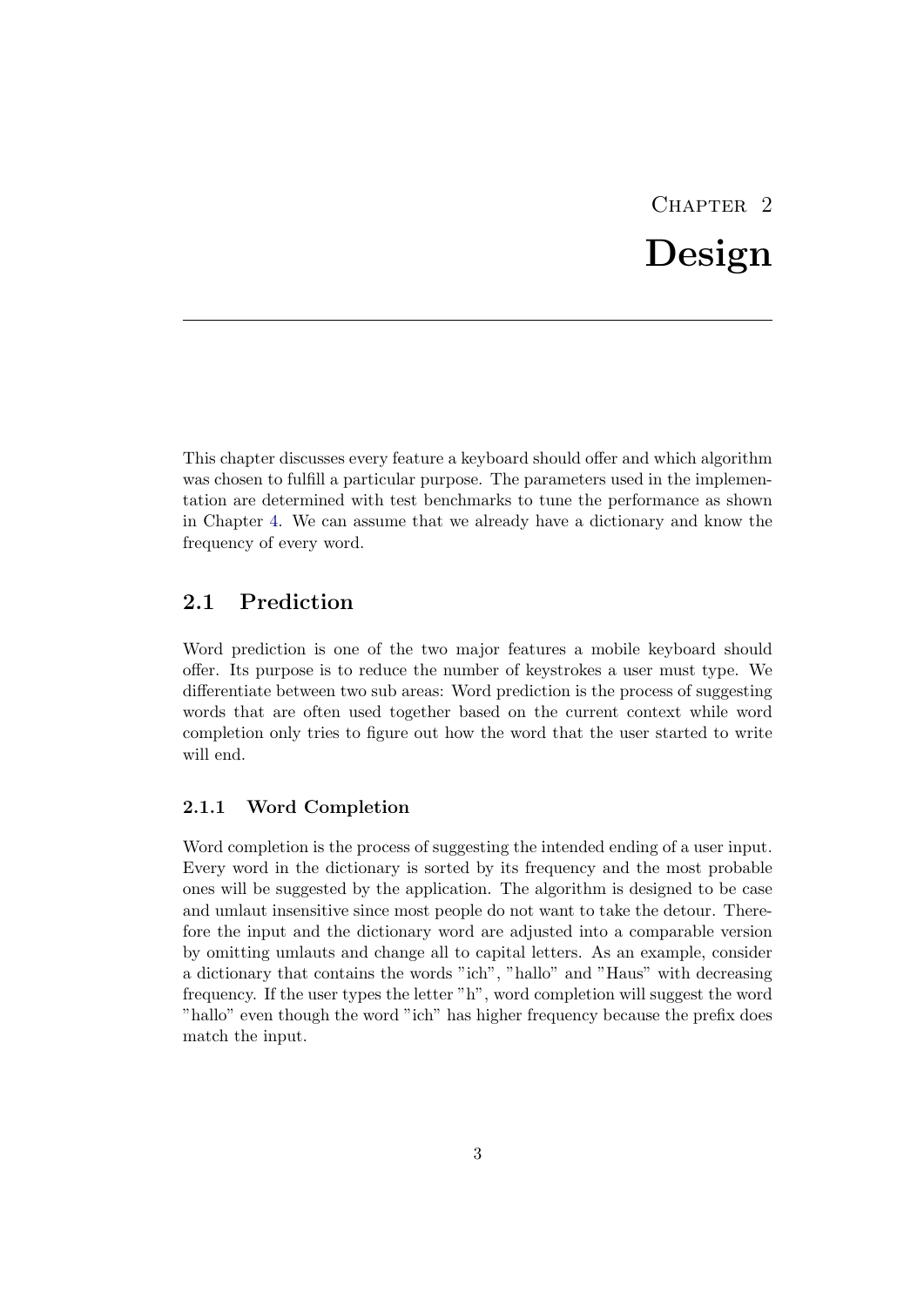#### <span id="page-7-0"></span>2.1.2 Word Prediction

Word prediction is all about suggesting words based on the current context rather than the beginning of the input. A simple approach is the use of bigrams. Bigrams are pairs of words which often occur together. We know how often each pair occurs inside a typical text. That way the suggestions can be sorted by probabilities. For instance, the dictionary may contain the word pair ("ich", "bin"). If the last written word was "ich", word prediction will suggest the word "bin". If the user continues with the letter "h", word prediction will withdraw its suggestion and word completion takes over.

Additionally, the bigrams can be used to improve the word completion. This means that whenever the first word of the bigram is written the second one will be shown as a suggestion. As soon as the user begins to type the beginning of a word which matches the second one, it will be prioritized over other possible words in the dictionary.

## <span id="page-7-1"></span>2.2 Correction

Word correction is the other major part of a keyboard application. Since mobile keyboards are quite small, errors are common. Our system needs to distinguish errors from intended input and correct the detected mistakes.

#### <span id="page-7-2"></span>2.2.1 Auto-Correction

Auto-correction is the process of eliminating typing errors made by the user onthe-fly. If the user writes a word and hits space, the typed word is exchanged with a corrected version. The user can decline a correction by selecting another suggestion or revert an applied correction by hitting backspace.

For every word in the dictionary, the algorithm uses an adjusted version of the Levenshtein distance as explained below to count the amount of mistakes that were made if the user intended to write that specific word. If a word in the dictionary is very similar to the input, it is very likely that the user wanted to write this word but made an typing error. We can neither believe that our dictionary is complete nor that our algorithm is perfect. This is why the autocorrection is only applied if the distance between both words does not surpass a certain limit.

For example, consider a dictionary with the words "ich", "habe" and "hallo". If the input of the user is "hllo", it will be corrected to "hallo" because only one error would have been made (the user forgot the letter "a"). Three errors are needed to reach the word "habe" (the user mistyped "llo" for "abe") and four for "ich" (the user mistyped three letters and added one).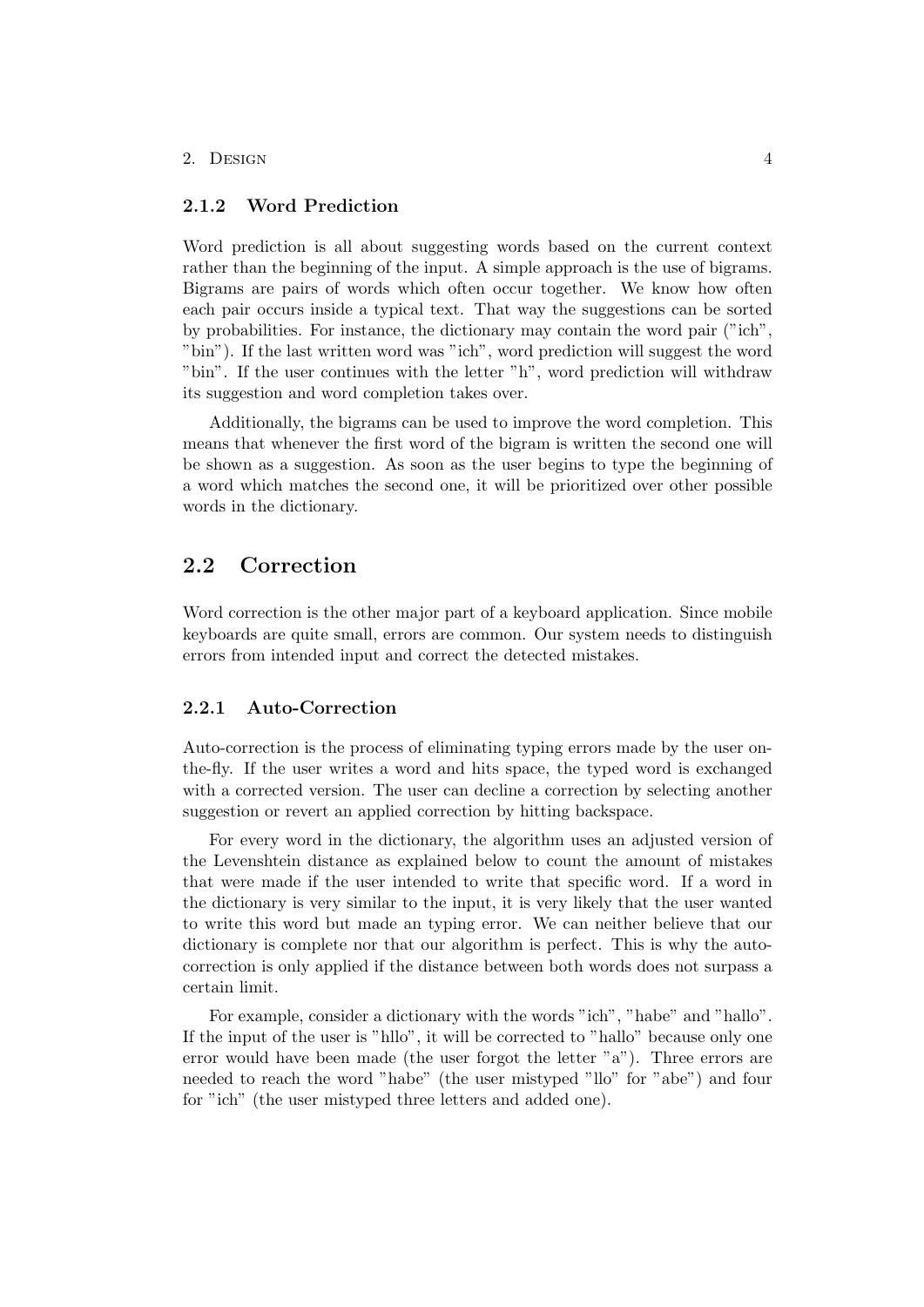#### <span id="page-8-0"></span>2.2.2 Levenshtein Algorithm

The Levenshtein distance calculates the similarity of two words. The algorithm alters one word into the other by applying different modification steps (like inserting, deleting, and modifying letters). For example, to transform the word "Stuhl" into "Stil", we need two modification steps. The letter "u" is changed into an "i" and the letter "h" is omitted. These modification steps can be considered as the amount of mistakes that are made if one word is the input and the other is the actual intention. The algorithm uses dynamic programming to run in  $O(nm)$  time where n and m are the lengths of the two words.

The algorithm in its original form is not suitable for our purpose because of its runtime. The correction algorithm will run after every keystroke to improve the result. Running a full Levenshtein algorithm on every word in question will take too long and keeping the intermediate results (the two dimensional matrices used for dynamic programming) is too memory expensive. Here are some properties we want to have:

- $O(nm)$  is too costly. We need a near linear approximation since we need to check a lot of words in our dictionary every time the user types.
- The algorithm should be able to reuse the last result since we will run it after every key stroke.
- We are interested in more diverse modification steps. For example, it is quite reasonable to distinguish whether the mistyped key was adjacent to the intended one or not.
- Some mistakes are more likely than others. The algorithm should use this to improve the result.
- We do not actually need the correct Levenshtein distance. A good approximation is sufficient.

#### <span id="page-8-1"></span>2.2.3 Adjusted Levenshtein Algorithm

The algorithm we use is considering one input letter after the other. It will run on every word in the dictionary that is considered to be the correct word. A pointer to the corresponding letter position in the dictionary word is kept. Normally, this pointer gets increased after each operation. Both letters, the one from the input and the one at the current pointer position at the dictionary word, are compared according to the following criteria in the given order:

1. Is the input letter exactly the same as the dictionary letter? If so, add a copy operation (distance untouched).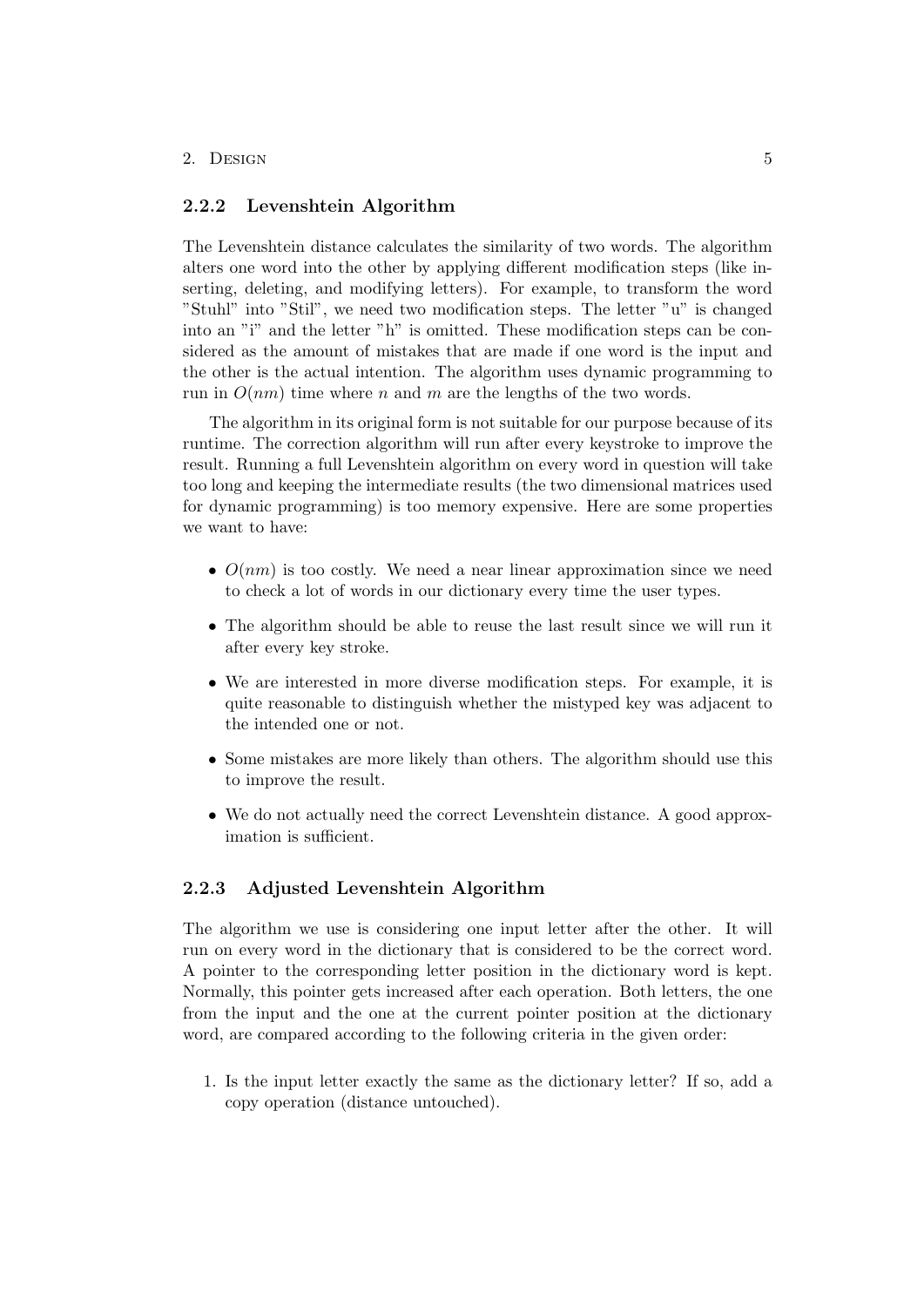- 2. Is the input key adjacent to the dictionary key on the keyboard? If so, add a near operation (distance raised by 1).
- 3. Is the input letter the same as the previous dictionary letter? If so, decrease the dictionary pointer, revert the last operation and add an insert (distance raised by 2).
- 4. Is the input letter the same as the next reference letter? If so, increase the reference pointer by an additional step and add a delete operation (distance raised by 7).
- 5. If nothing fits, add a modify operation (distance raised by 2).

Figure [2.1](#page-10-0) illustrates an example calculation of the algorithm. Each operation is weighted according to the probabilites of occurrences of this particular error in the results of the typing error analysis in Section [4.1.](#page-16-1) The current distance and reference pointer as well as the last action and input word is temporarily saved for every word that is computed. The last action is needed for reverting in case of an insert and the last input word is needed to ensure that the intermediate result is still fresh and suitable.

## <span id="page-9-0"></span>2.3 Frequencies

Using frequency numbers is a crucial part of any prediction system. Naturally, some words and word compositions occur more often than others. Every word in the dictionary gets associated with a number within a given limit that should represent its average appearance within a text. Since we have highly individual and probably incomplete dictionaries, we need a system that adapts its frequencies dynamically to the user. Increasing the frequency of a word is easy. Its number is simply raised each time it is written. More difficult is decreasing the frequency of all other words without needing too much computation time. Without decrease, words will eventually end up with very similar numbers. We will divide the frequency of all words by two as soon as one word reaches the upper limit. This way, all frequencies will still remain within the given limit. Additionally, the numbers will keep up the diversity because the system acts similar to AIMD (additive increase/multiplicative decrease) used in TCP to distribute data streams of different throughput.

## <span id="page-9-1"></span>2.4 Trade off between Completion and Correction

The keyboard application is trying to find out the most probable words the user was intending to write. Word prediction and correction are two different ways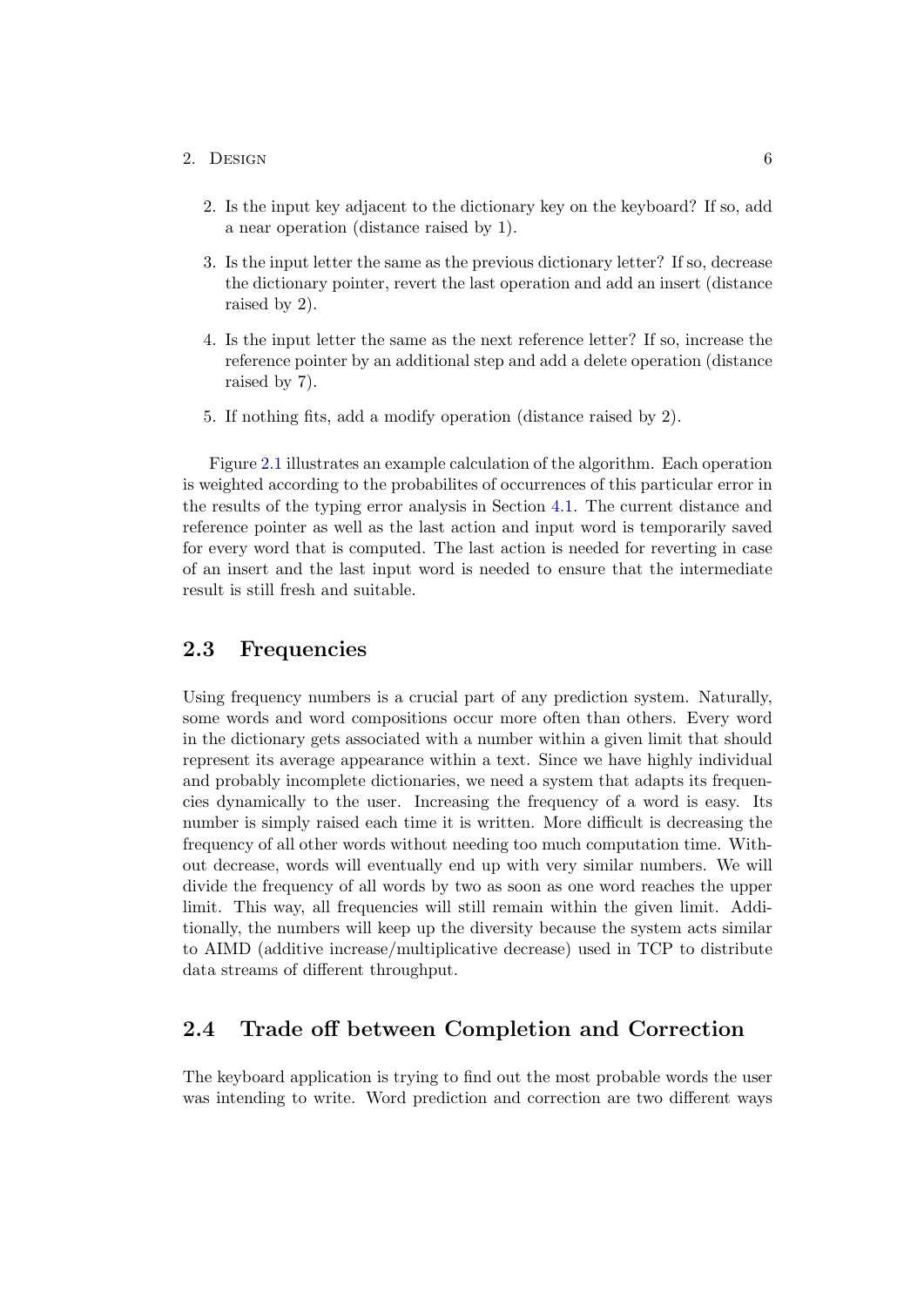<span id="page-10-0"></span>

(a) At first, the pointer is at the beginning of the word. The first input is a "T" which matches the dictionary word. Therefore, a copy operation is used and the pointer moves one letter to the right.



(c) The input letter and the letter at the pointer are neither the same nor adjacent keys. But the algorithm detects that the input letter matches one letter previous to the pointer. It assumes that the "R" was inserted by accident. The previous operation gets reverted and the pointer stays at the same point.



(b) "R" does not match "E". But the two keys are adjacent on the keyboard. Therefore a near operation is used and the pointer moves one letter to the right.



(d) Because of the insert operation, the input letter and the dictionary letter are shifted by one. The pointer keeps track of these shifts. In the next step, "O" and "I" are compared which are neither the same nor adjacent. In addition

Figure 2.1: Example of four possible calculation steps of the adjusted Levenshtein algorithm. The upper letters ("Treo") resembles the input word and the lower letters represent the dictionary word ("Teich" in this case). The blue arrow indicates the current pointer position at the dictionary word. In each step, the last input letter is compared with the letter at the pointer.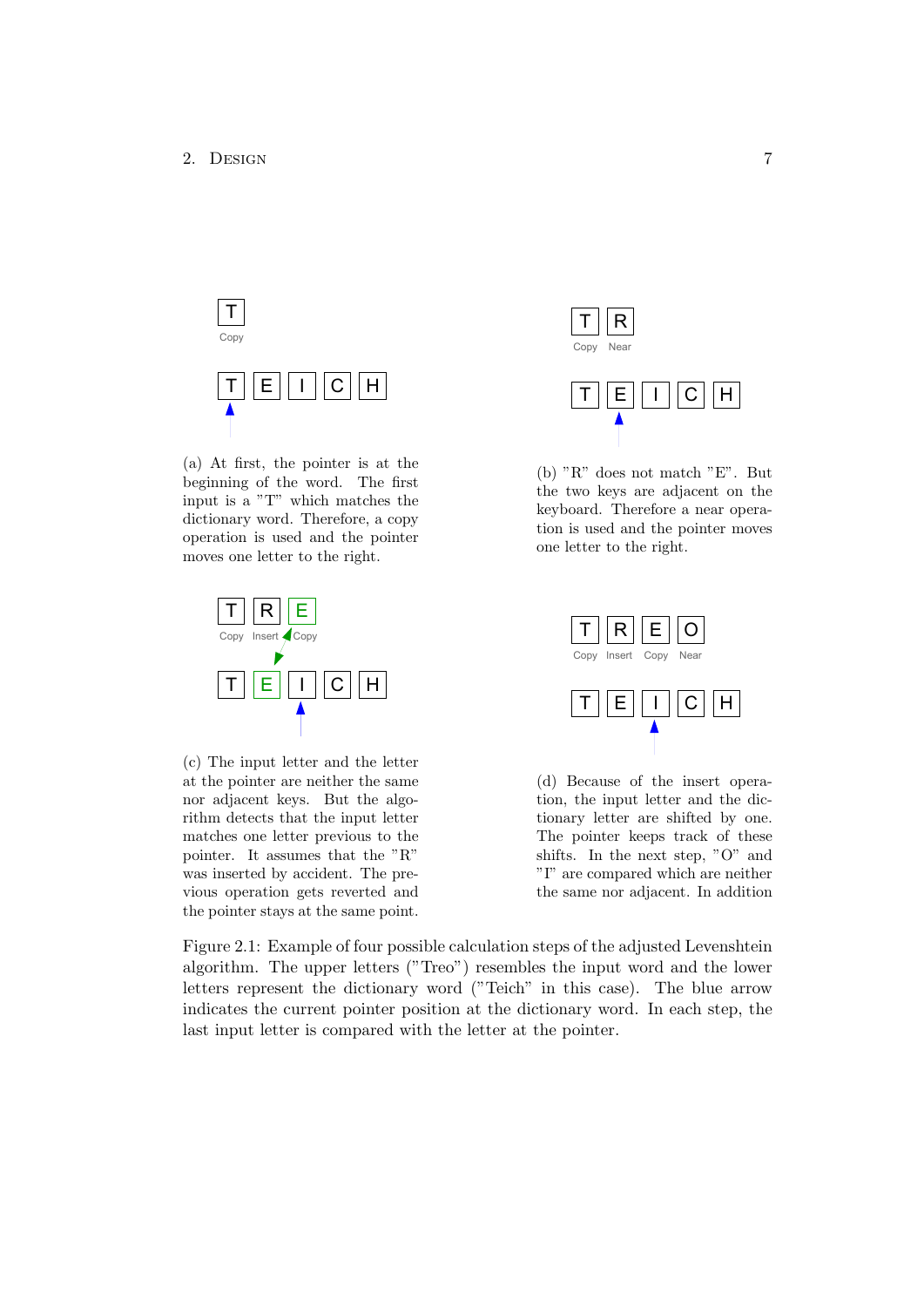to do that and both are needed for the best result. The problem is finding a suitable combination of the two approaches leading to one single result. Both algorithms will calculate a list of words. First, we observe that the word completion algorithm usually only finds a few results because it searches for exact matches. But showing the suggestions of the word completion first and then append the results of word correction is no option since this scales badly with dictionary size, short inputs and high error rate. Instead, we use a heuristic to compare the probability of correct words with mistyped words. We alter the frequency of misspelled word based on the correction algorithm. Then the altered frequency is used to perform the prediction algorithm together with all correct words. We can use the calculated Levenshtein distance and multiply it with a penalty factor. The result is subtracted from the frequency of the word.

For example assume that the word "habe" is much more frequent than "heben". When user types "hebe", the prediction algorithm will suggest "heben" since both share the same prefix. But the Levenshtein distance to "habe" is only 1. It is likely that the frequency number of "habe" after the reduction is still higher than the frequency number of "heben". Therefore the word will be corrected to "habe".

### <span id="page-11-0"></span>2.5 Format of Dictionary

The dictionary should have a practical data structure, which supports all operations that are mentioned above in reasonable time.

#### <span id="page-11-1"></span>2.5.1 Core Dictionary

The core dictionary holds all words from the original Google dictionary. It contains the most frequent words of the German language. The words match the rules of the German orthography and already have frequency numbers assigned. The words are in a separated dictionary because we want these words merely as a basis. If a suitable word in Swiss German is found, it has precedence.

The words are stored in an asymmetric tree. Every node has 27 children, one for every letter in the latin alphabet and one for numbers and special characters. If a child contains more than 200 words, it gets split up into another 27 nodes up to a maximum tree depth of 3. Each leaf of the tree is a linear list containing words, which share a certain prefix. The implementation for prediction and correction traverses the tree based on the prefix and applies its algorithm on the list in the found leaf.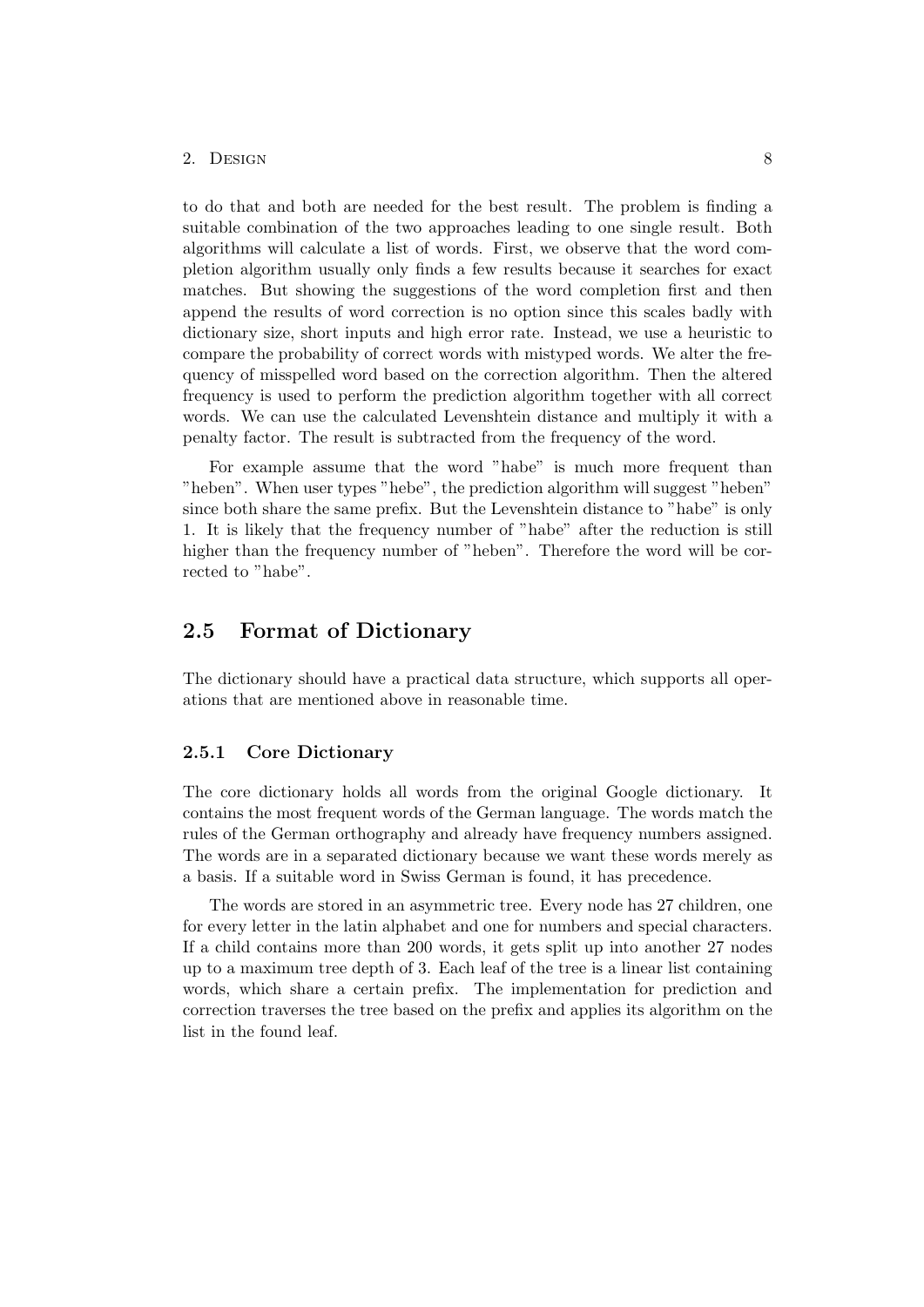

Figure 2.2: Schematic illustration of the asymmetric dictionary tree. Depending of the number of stored words each node either splits up into 27 additional nodes or points to a list of words. Words in the same list share the same prefix.

#### <span id="page-12-0"></span>2.5.2 Personal Dictionary

The personal dictionary has the exact same structure as the core dictionary but it contains words that are added by the Kännsch server. Additional words are added whenever a user types a word that is not yet listed in either dictionary. Those words are first copied into a temporary buffer and then inserted into the personal dictionary as soon as they are typed a second time. Words that were not used for a long time are forgotten whenever the frequency of all words are decreased since this dictionary contains seldom used words and typing errors.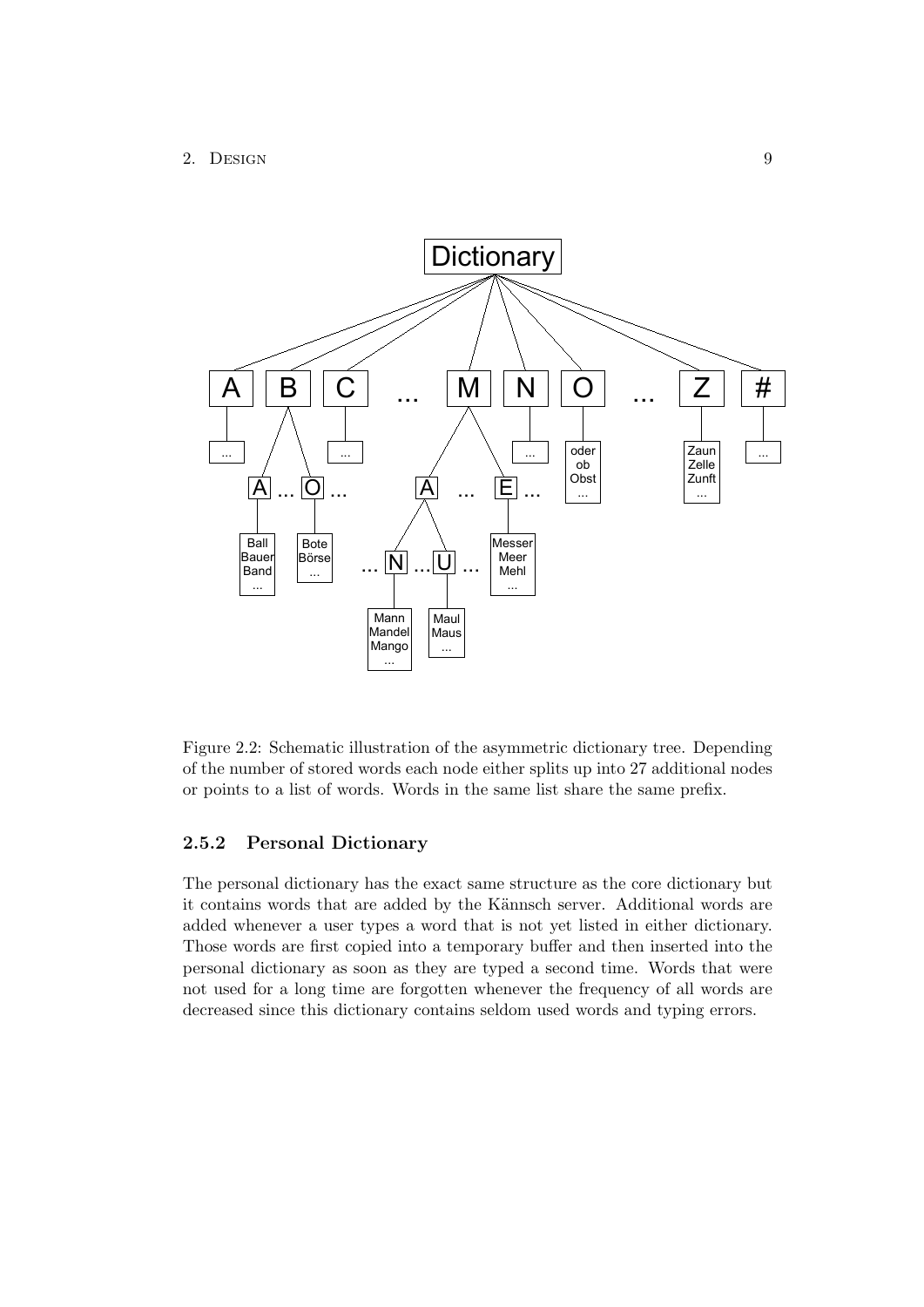#### <span id="page-13-0"></span>2.5.3 Top list

The tree structure creates an additional problem: Since only words in the corresponding leaf are compared, the correction algorithm can only suggest words which share the same prefix. But the user's type errors might also occur in the beginning of the word. Assume that the user wrote "ivh" but intended to write "ich". The algorithm will traverse the tree and end up in a list of words with the prefix "iv". The auto-correction algorithm will not consider the word "ich" since it is stored in a different list. To cope with this, an additional linear list of the thousand most frequent words overall is kept. The algorithm will be performed on these words as well and is able to detect a large part of typing errors. Practice has shown that, it is more accurate to multiply their Levenshtein distance by a higher penalty factor. This is because the list contains words with very high frequency numbers.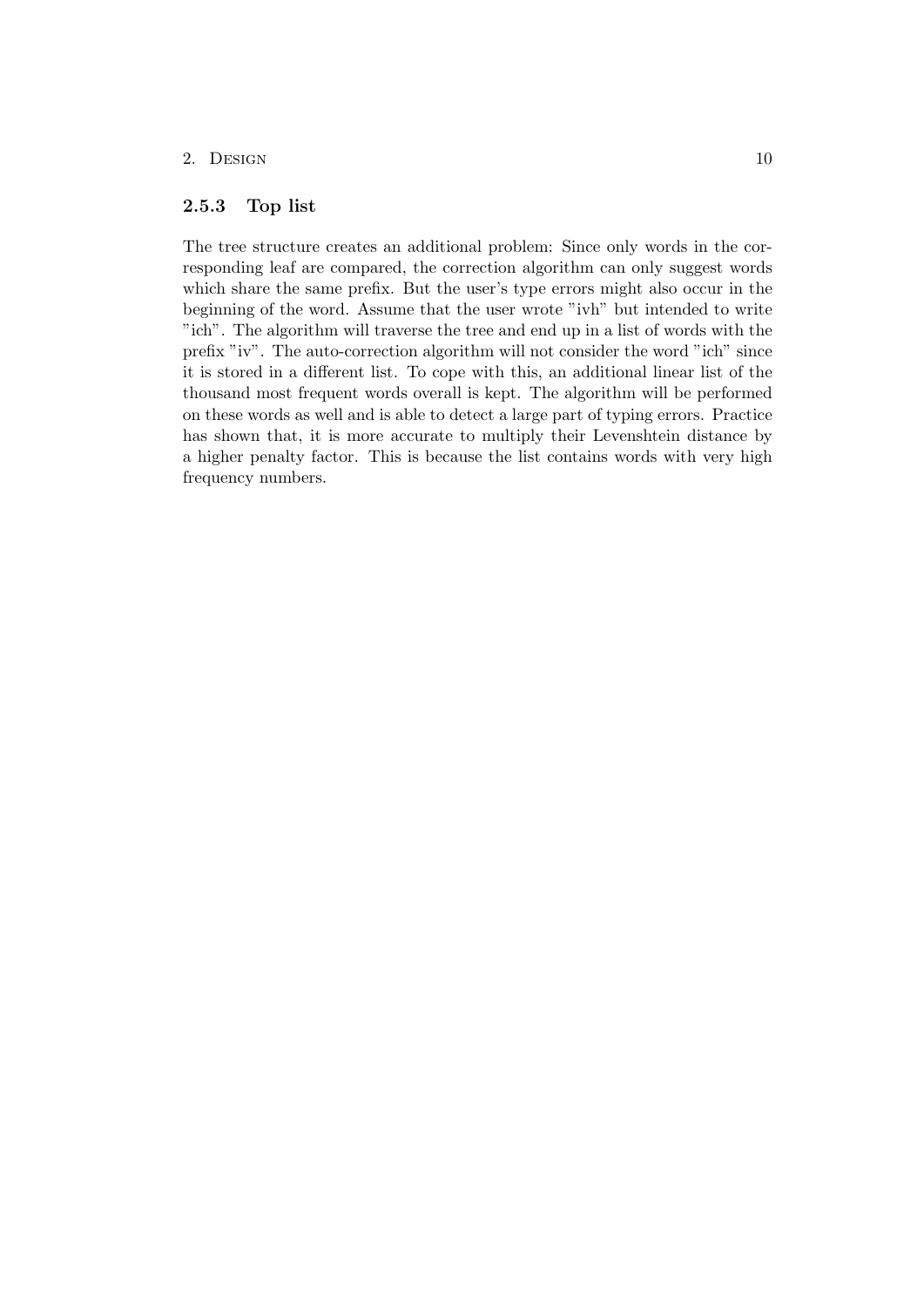## CHAPTER 3

## Implementation

## <span id="page-14-1"></span><span id="page-14-0"></span>3.1 Swift Programming Language

The Kännsch application for iOS is programmed in Xcode with a language called Swift. This is a new programming language designed by Apple to offer an alternative to Objective-C. It is fully compatible with Objective-C and offers the same features but with a more readable syntax.

## <span id="page-14-2"></span>3.2 Framework and Libraries

In this section, a list of open source projects that are used to realize this application is given.

Tasty Imitation [\[10\]](#page-23-10) is a simple keyboard implementation completely written in Swift. It is specifically designed to look like the standard keyboard by Apple. This keyboard was used as a framework and forms the major part of the project. Some minor changes were made to adjust the keyboard layout and a custom banner is added. This is the part above the actual keyboard, which is used to show several word suggestions based on the input of the user.

An implementation of the Levenshtein algorithm [\[12\]](#page-23-12) was used as a basis for the word correction algorithm. The algorithm was changed to match our requirements.

ZipArchive [\[13\]](#page-23-13) is a library to compress and decompress files. It is used to bundle the log files in a zip archive to send it to the Kännsch server. The library is written in Objective-C.

## <span id="page-14-3"></span>3.3 Retrieval of Local Dictionaries

The design and implementation of the Kännsch server infrastructure was a part of the master thesis of Marcel Bertsch. Its purpose will be explained briefly as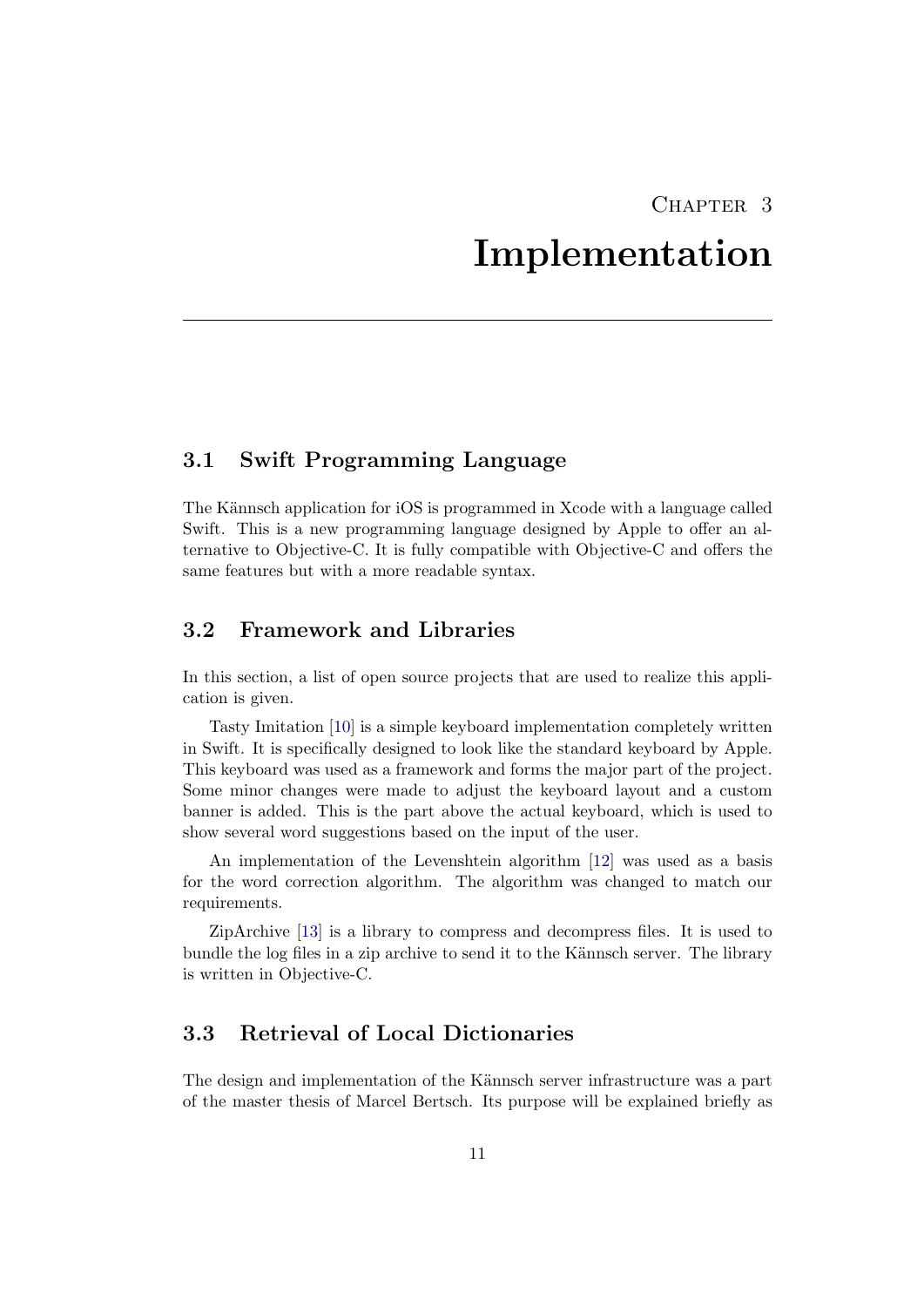#### 3. IMPLEMENTATION 12

well as all mandatory parts that the client application needs to fulfill.

#### <span id="page-15-0"></span>3.3.1 Research Logger

The research logger is that part of the application which is responsible for collecting data about the user. Many parts of it are designed to imitate the function of the Android counterpart. The logger is called at several input operations. In particular, it will log the following events:

- Every keystroke of the user.
- Every explicitly picked suggestion together with the originally typed input.
- Every automatically corrected word together with the originally typed input.
- Every reverted correction together with the originally typed input. A correction is reverted when the user presses backspace after an auto-correction took place.

All events are stored in a buffer and after several minutes saved as a JSON file. Every five hours, all logged files are bundled in a Zip archive and sent to the server together with a hashed user ID.

#### <span id="page-15-1"></span>3.3.2 Kännsch Server

The main task of the server is to provide a regional dictionary based on the user's dialect. Every user input will be logged and sent to the server. It will then analyze the log and compare it to the data of other users. After a user has produced enough data, a list of words and frequencies that should represent the user's dialect is sent back to the application. The logging and sending of data continues on a regular basis. The whole process is designed so that the user should not notice any of these processes.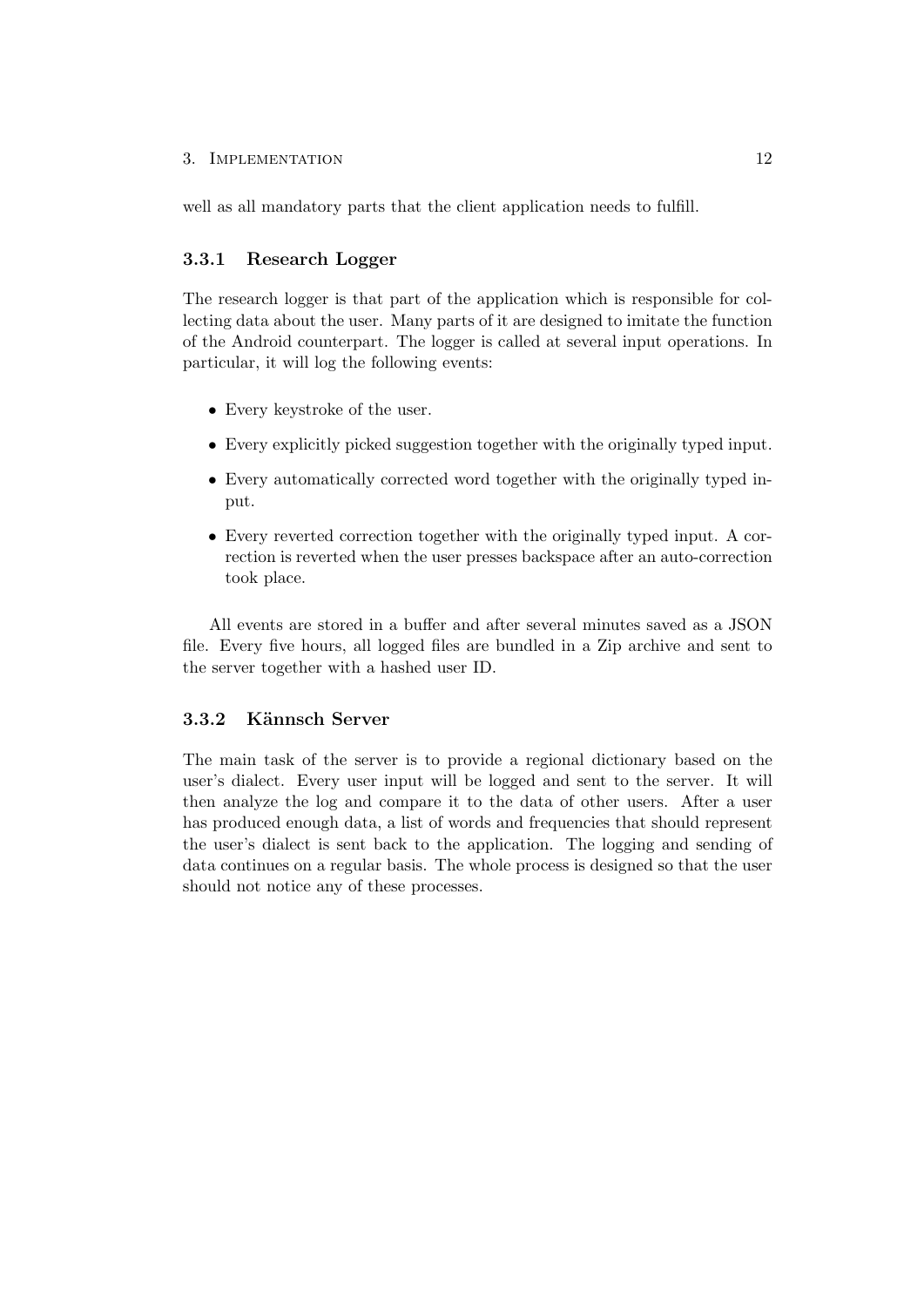# CHAPTER<sub>4</sub> Results

## <span id="page-16-1"></span><span id="page-16-0"></span>4.1 Typing Error Analysis

This section describes a method to measure the distribution of various typing errors made by an average user. We are interested in what mistakes are being made and how often they occur. This information is used in two different ways. First, the resulting numbers are used as weights in the Levenshtein algorithm. Second, we can use the distribution to create test cases for evaluating the autocorrection algorithm.

Our analysis is based on the data logs that were collected by the Kännsch Android application. The logs gather all keystrokes, picked suggestions and autocorrected words. These log entries are reinterpreted as a stream of deletion and insertion events. Whenever a sequence of letters was removed, it considers the same amount of letters that were inserted to replace them. A full Levenshtein algorithm (not the adjusted version) is calculated on the two words. The Levenshtein algorithm calculates a way to alter one word into the other. The used modification steps are summed up over the whole log.

For example, if the log states that the word "elefsnt" was corrected into "Elefant", seven deletion events  $("t", "n", "s", "f", "e", "l", "e")$  and seven insertion events ("E", "l", "e", "f", "a", "n", "t") registered. The process detects that the sequence "elefsnt" is replaced with the input "Elefant". The Levenshtein algorithm computes that the first letter was capitalized and the fifth was replaced.

Some of the detected substitutions may be uncorrelated because the log files do not track cursor movements. This may lead to a problem whenever the user deletes a word, moves the cursor and continues to write. We will only accept the result of a substitution if at least one third is unchanged.

The following modifications are distinguished:

- Copy: A letter is unchanged.
- Near: A letter is exchanged with an adjacent key on the keyboard.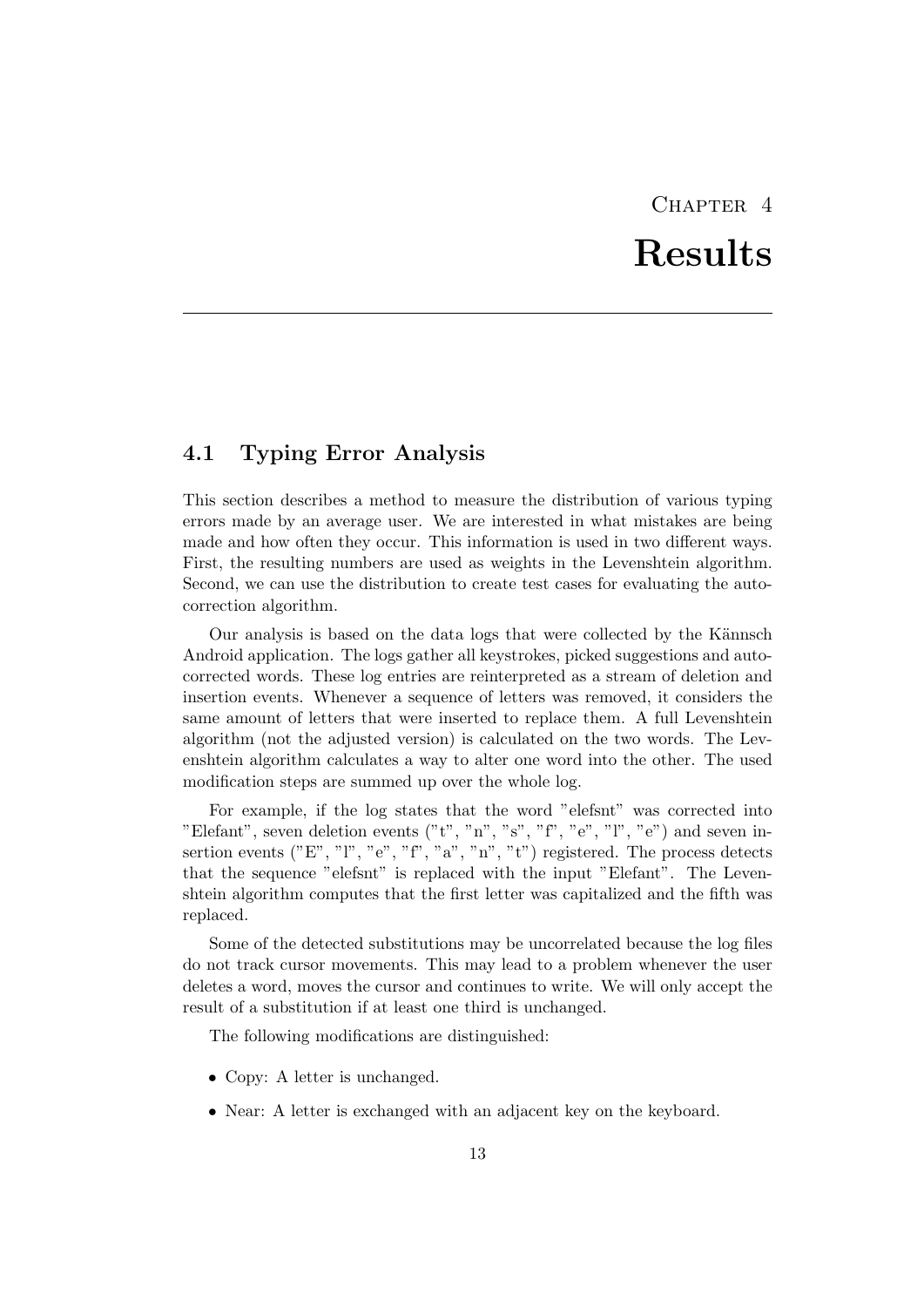<span id="page-17-1"></span>

Figure 4.1: Figure [4.1a](#page-17-1) shows how many errors are made overall. Figure [4.1b](#page-17-1) splits up the blue part of Figure [4.1a](#page-17-1) to show which error occurred how often.

- Umlaut: E.g. if the letter " $\ddot{a}$ " is exchanged with " $a$ ".
- Case: A letter is capitalized or vice versa.
- Edit: A letter is exchanged with a letter that does not fit into any of the first four categories.
- Insert: A letter occurs in the second word which is missing in the first.
- Delete: A letter was omitted in the second word.

3957 log files are used for the analysis. The results are illustrated in Figure [4.1.](#page-17-1) More than three percent of all typed letters are not intended. Hitting a key adjacent to the intended key occurs about twice as often than hitting a completely different key. Omitting a letter is the least frequent mistake.

## <span id="page-17-0"></span>4.2 Prediction Benchmark

The prediction benchmark is used to measure the performance of word completion and word prediction. It counts the amount of saved keystrokes using our application compared to writing every single letter of a text separately.

The benchmark splits a given text into a list of words and scans every word letter by letter while performing the algorithm used in the application to suggest words. If the original word is among the suggested words, the amount of letters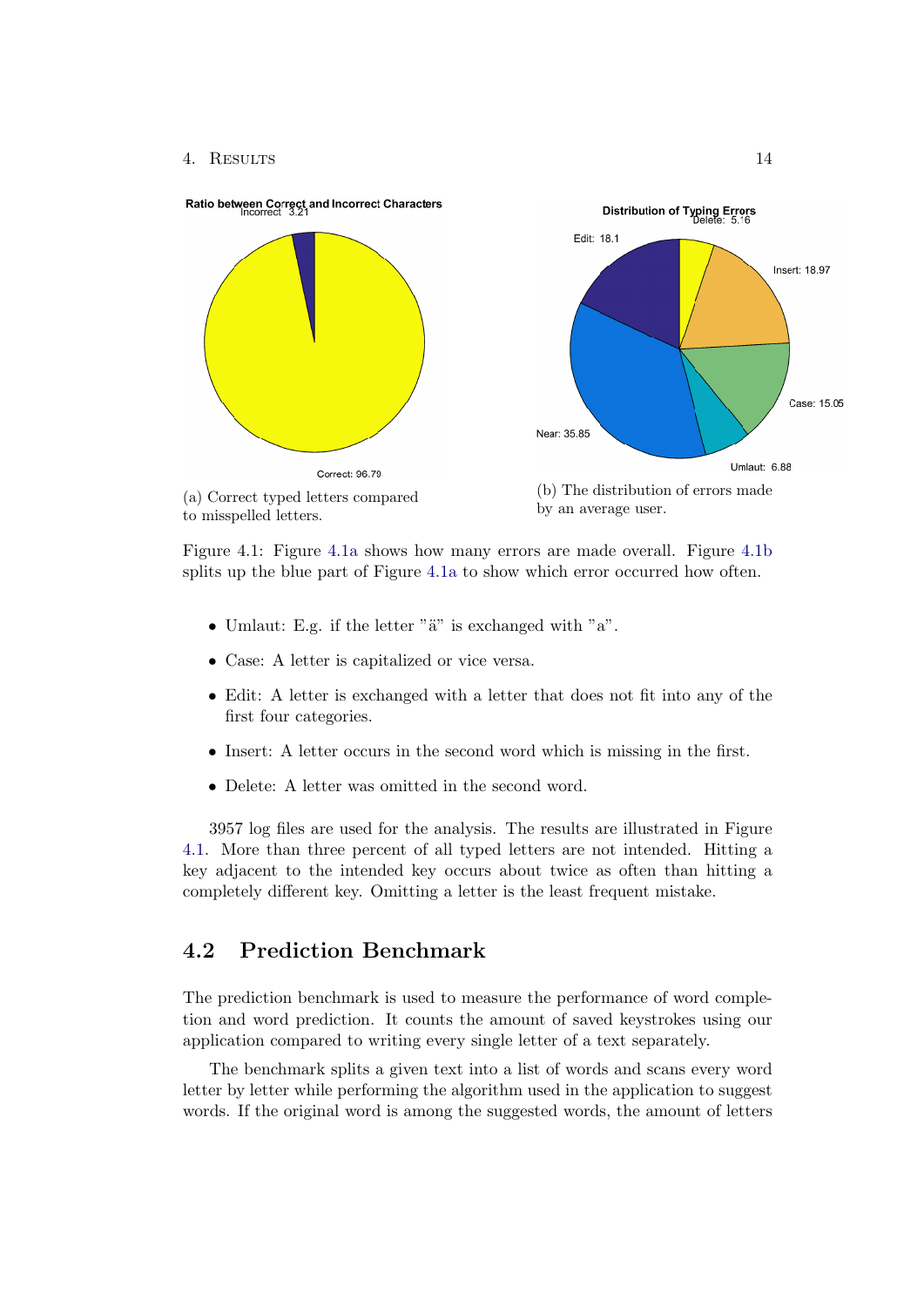<span id="page-18-0"></span>

Figure 4.2: Performance of word prediction and word completion. The algorithms were performed on texts of various length.

that did not need to be typed are added to the result. This number is called Saved Characters. For example, if we intend to write the word "Elefant" and the suggestion shows up after typing "Ele", we saved four characters. We are interested in the Character Saving Ratio which is the result of dividing the Saved Characters by the total amount of characters in the text.

The algorithms were performed on parts of the Harry Potter books by J.K. Rowling. The books offer a large amount of orthography checked text passages. Some of the words and names are made up which are an additional challenge. The results in Figure [4.2](#page-18-0) show that short input sizes perform worst since the dictionary has no chance to adapt to the writing style. Longer texts help the dictionary to adapt to the writing style. The standard aberration is smaller after long inputs which indicates that the dictionary gets more accurate. The overall performance settles between 26% which is about the same as the algorithm used in Google's LatinIME [\[3\]](#page-23-3). Figure [4.3](#page-19-1) shows the performance while frequency adaption is disabled. That means all frequencies stay the same over the whole test run. While the results do not change much over time, the average performance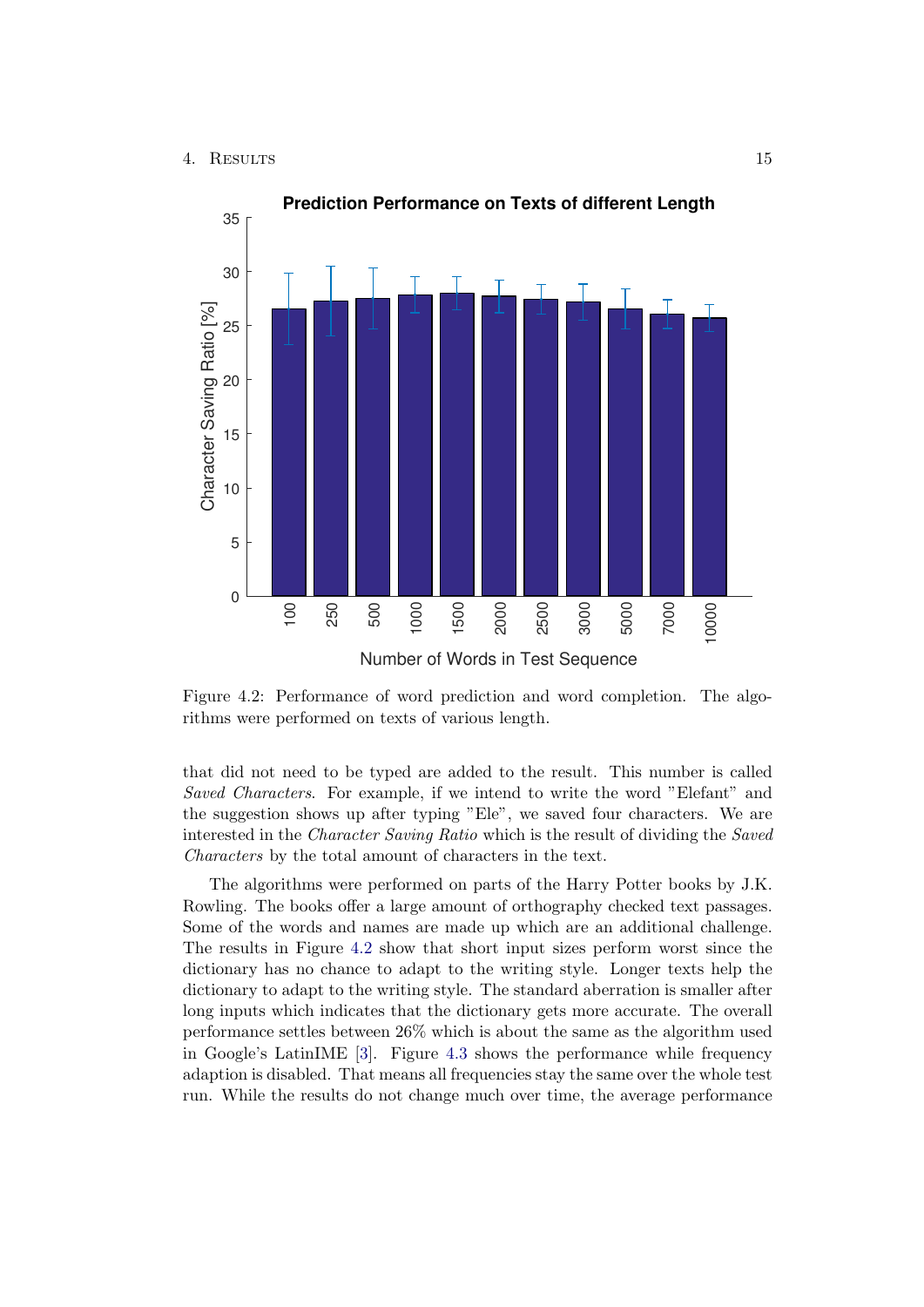<span id="page-19-1"></span>

**Prediction Performance with disabled Frequency Adaption**

Figure 4.3: Performance of word prediction and word completion with unchanging frequency. The algorithms were performed on texts of various length.

is about the same as before.

## <span id="page-19-0"></span>4.3 Correction Benchmark

The correction benchmark will test the accuracy of the auto-correction algorithm. The benchmark puts mistakes into a text with correct spelling. It will feed our algorithm with the altered text letter by letter similar to the prediction benchmark. But it expects that the correct, original word is among the suggestions. We are interested in how many words can be corrected and how often the correction failed and suggested a wrong word instead. The Corrected Words Ratio is the division of the number of successfully corrected words divided by all words that contained at least one error.

Again, the Harry Potter books were used as input for the benchmark. The texts were altered according to the distribution results of Section [4.1](#page-16-1) with a fixed random seed. The results are illustrated in Figure [4.4.](#page-20-0) The sample size for short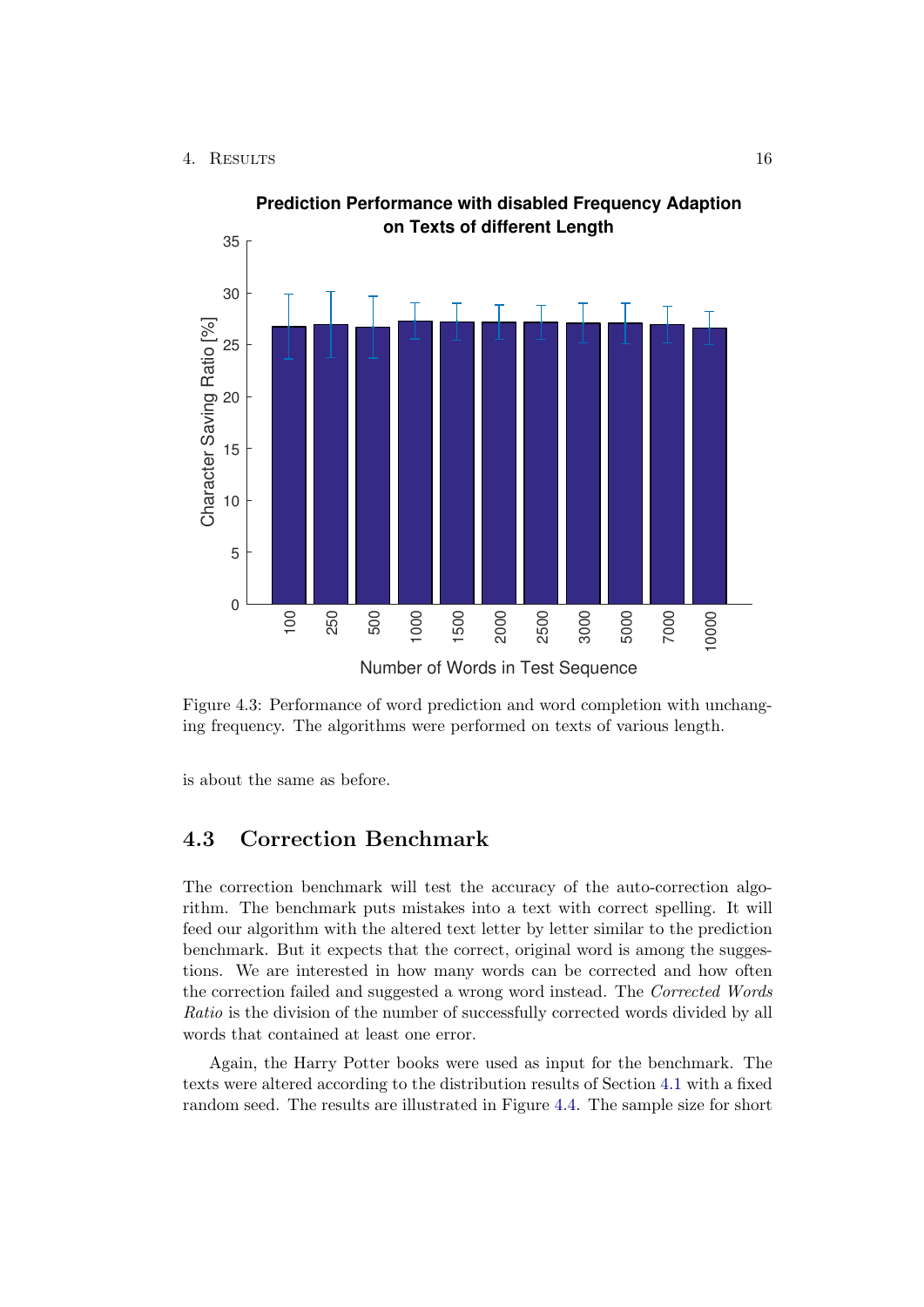<span id="page-20-0"></span>

Figure 4.4: Performance of word correction. The algorithm was performed on texts of various length.

texts are too small because not more than 4% of all letters contain an actual error. This is the reason why tests with less than 500 words have very high standard aberrations. The correction performance remains above 25% even with high input sizes while the standard aberration gets smaller over time. Google's algorithm achieves a significantly higher performance. Depending on the test case, it reaches between 28% and 40% [\[3\]](#page-23-3). Figure [4.5](#page-21-0) shows the performance while frequency adaption is disabled. While the standard aberration looks similar, the performance slightly increases over time instead of decreasing.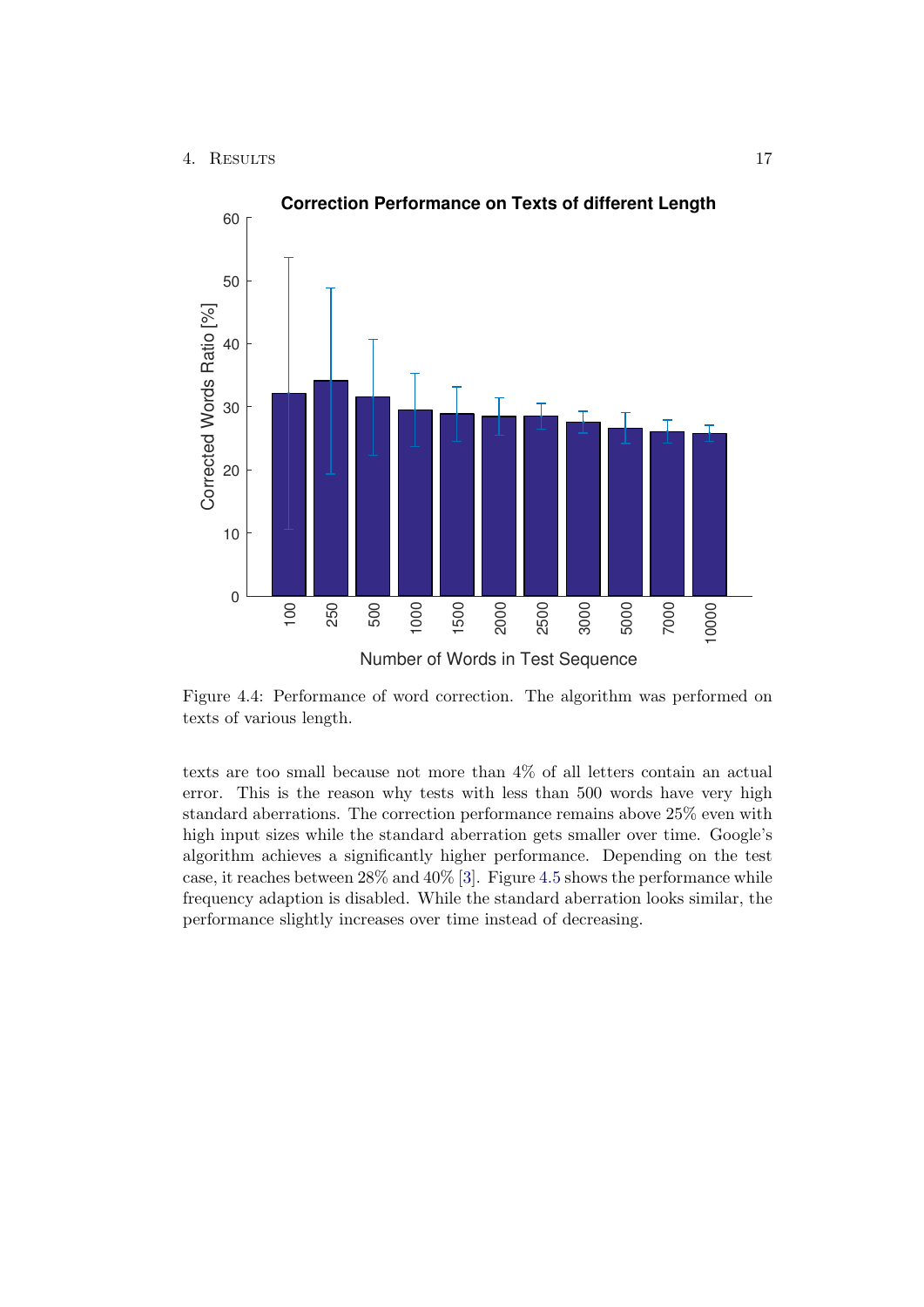<span id="page-21-0"></span>

Figure 4.5: Performance of word correction. The algorithm was performed on texts of various length.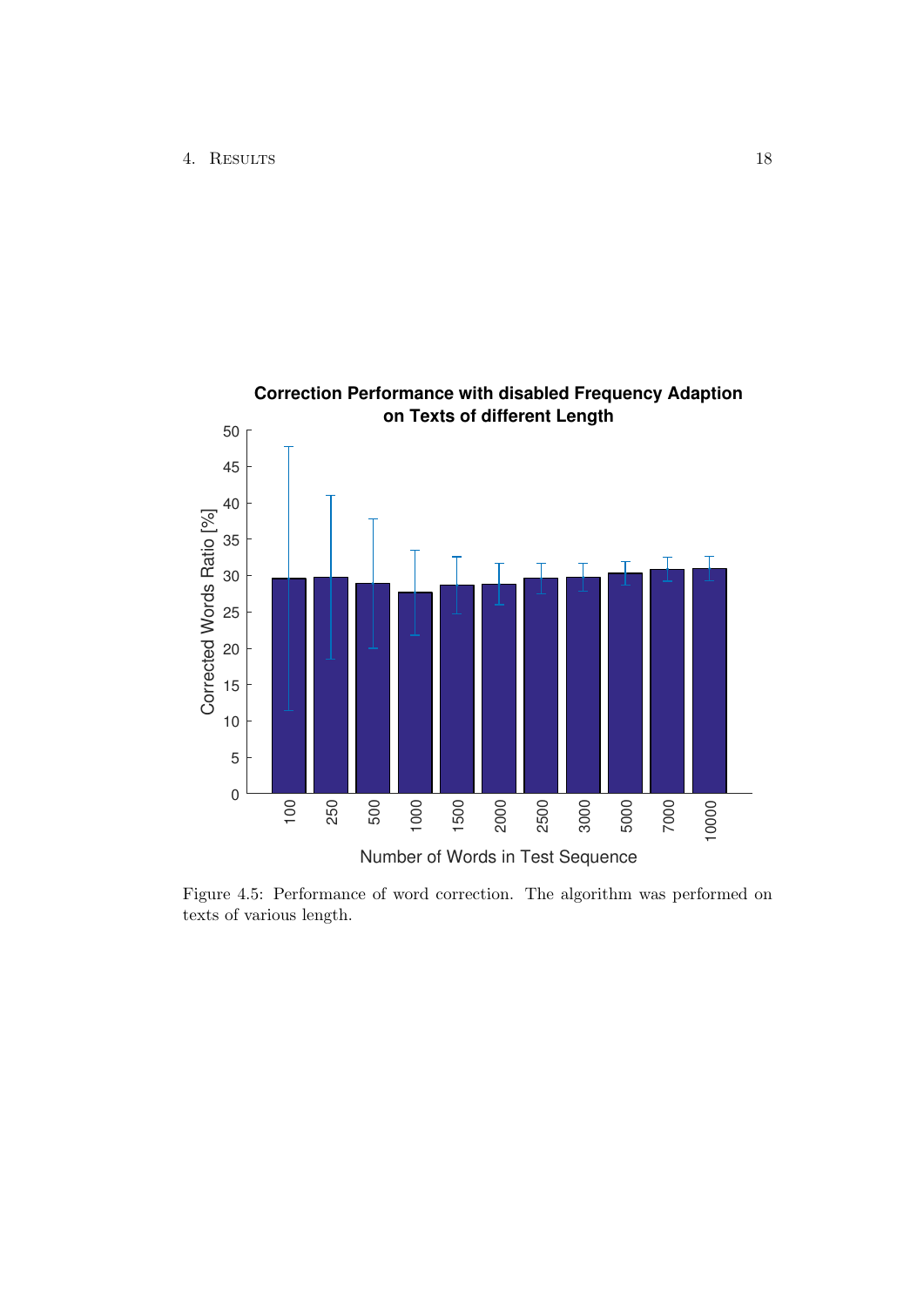# <span id="page-22-0"></span>CHAPTER<sub>5</sub> Conclusion and Outlook

The Kännsch keyboard application for iOS is a first step to give Apple iPhone users the possibility to profit from a Swiss German dictionary just like Android users already do. The keyboard offers word suggestions with prediction, completion and correction mechanics. It offers reasonable accuracy and speed that can compete with similar applications. It is designed to access the Kännsch server, which means it is based on the same resources as its Android counterpart.

Besides further improvements on speed and accuracy of the proposed algorithms to match other keyboards, there are more aspects that can be improved in the future. The application has no support for multiple languages. It may be extended so that it holds various dictionaries for more languages or dialects and chooses the right one based on context and user input. The keyboard layout may be more user friendly by adding more umlauts, special characters and emoticons like Emoji. Many keyboards such as Swype offer the possibility to swipe over the intended keys instead of typing them one after the other. Our application could be expanded with an algorithm that detects swipe gestures and matches them with words in the dictionary.